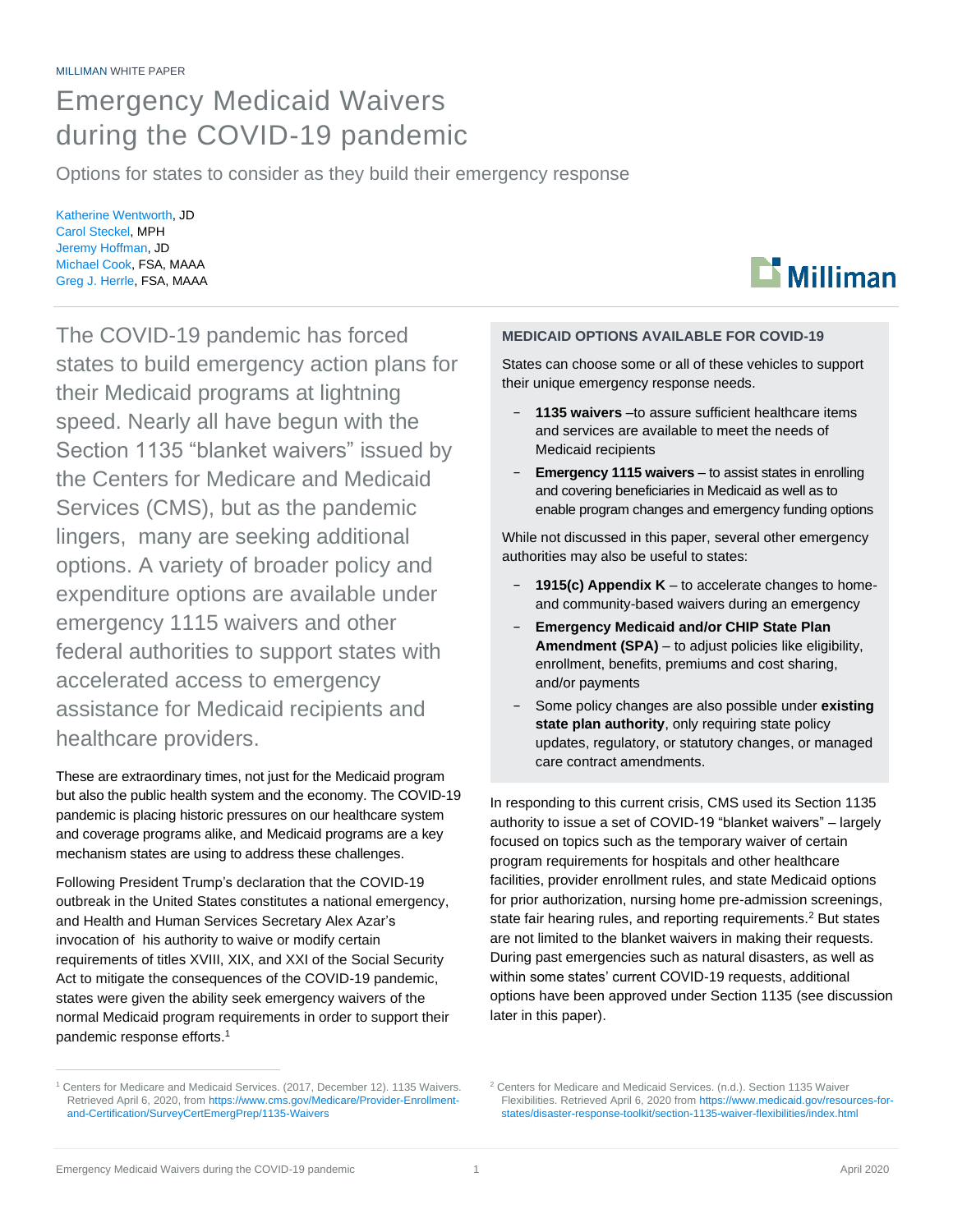As states are experiencing different needs based on local factors like the number of COVID-19 cases and provider capacity in various areas, it may be useful to consider a package of waiver options beyond those available under 1135 authority. For instance, emergency 1115 authority may be needed to waive certain program rules, or more significantly, to enable spending authority for some emergency-related Medicaid program expenses.

Waivers may be requested retroactively to March 1, 2020, under the current emergency declaration.<sup>3</sup> In all cases with these emergency waiver and state plan options, the regulatory burdens related to submission criteria and ongoing monitoring and evaluation are reduced from the normal process. Additionally, in some cases, CMS has offered public notice options so that states can more quickly design and gain approval for waiver proposals.

## Emergency 1115 funding authorities and program changes

A primary reason that states may want to evaluate emergency 1115 options is to help solve capacity needs and financial challenges currently being experienced by providers. This may be of particular concern for smaller or more Medicaid-focused provider types like long-term services and supports agencies, behavioral health providers, and critical access hospitals. Because most of these providers' revenue comes from Medicaid, they may be less able to withstand this dramatic period of change for their practices. As a result, several states have already submitted or announced their COVID-19 emergency 1115 waivers. It should be noted that none have yet been approved by CMS as of April 1, so it remains to be seen what additional requests CMS will be willing to approve.

The emergency 1115 waiver, in particular, allows states to aggressively and quickly address infrastructure, regional or provider-specific healthcare capacity needs (such as for rural communities or safety net providers), and targeted individual worker support. During federally designated public emergencies, budget neutrality is presumed to be met. <sup>4</sup> While states should calculate and document expenditures and budget effects, they

are not required to submit a budget neutrality analysis in such requests, aiding in the ability to quickly address a state's needs.<sup>5</sup>

#### **HARDSHIP PAYMENTS TO PROVIDERS**

As states grapple with assuring continued access to care, one concern high on the list for many states is the business structure of smaller providers whose financial and staffing situations may not enable them to remain fully equipped to maintain capacity, and in some cases, may even cause them to go out of business. CMS has included several pre-approved options for temporary expenditure authorities for provider hardship payments and enhanced benefits for Long Term Services & Supports (LTSS) (see the COVID-19 1115 waiver template for additional detail<sup>6</sup>).

More extensive payment options may also be permissible (subject to CMS approval) to help other provider types stay open and respond to the current emergency situation. However, CMS has recently clarified that payment must be related to care provided to recipients. In the April 2 update to the COVID-19 frequently asked questions (FAQ) document, CMS noted that states can increase Medicaid payment rates as a way to offset losses to Medicaid providers, but federal financial participation "is not available under the Medicaid state plan to pay providers directly for the time when care is not provided to beneficiaries."7 In another example noted in the April 2 FAQ, CMS discussed that it will be left to states to determine whether facilities may continue to receive full payment when a recipient is in a residential setting but unable to receive normal treatment due to quarantine. An emergency state plan amendment may be required if the current state plan does not permit this payment methodology.<sup>8</sup>

As the hardest-hit states seek to borrow nurses and doctors from areas not experiencing a high level of infection, finding ways to maintain the infrastructure and workforce in states where infection rates are currently lower will be critical as protection should their number of cases increase. States may wish to pay particular attention, in building their relief packages, to provider types that might not otherwise be able to withstand the economic changes caused by the emergency.

<sup>3</sup> Centers for Medicare and Medicaid Services. (2020, April 3). Coronavirus Waivers & Flexibilities. Retrieved April 6, 2020, from [https://www.cms.gov/about](https://www.cms.gov/about-cms/emergency-preparedness-response-operations/current-emergencies/coronavirus-waivers)[cms/emergency-preparedness-response-operations/current](https://www.cms.gov/about-cms/emergency-preparedness-response-operations/current-emergencies/coronavirus-waivers)[emergencies/coronavirus-waivers](https://www.cms.gov/about-cms/emergency-preparedness-response-operations/current-emergencies/coronavirus-waivers)

<sup>4</sup> Centers for Medicare and Medicaid Services. (n.d.). Using Section 1115 Demonstrations for Disaster Response. Retrieved April 6, 2020, from [https://www.medicaid.gov/state-resource-center/disaster-response-toolkit/section-](https://www.medicaid.gov/state-resource-center/disaster-response-toolkit/section-1115-demonstrations/index.html)[1115-demonstrations/index.html](https://www.medicaid.gov/state-resource-center/disaster-response-toolkit/section-1115-demonstrations/index.html)

<sup>5</sup> Centers for Medicare and Medicaid Services. (n.d.). Using Section 1115 Demonstrations for Disaster Response. Retrieved April 6, 2020, from [https://www.medicaid.gov/state-resource-center/disaster-response-toolkit/section-](https://www.medicaid.gov/state-resource-center/disaster-response-toolkit/section-1115-demonstrations/index.html)[1115-demonstrations/index.html](https://www.medicaid.gov/state-resource-center/disaster-response-toolkit/section-1115-demonstrations/index.html)

<sup>6</sup> Centers for Medicare and Medicaid Services. (2020, March 22). SMDL # 20-002 RE: COVID-19 Public Health Emergency Section 1115(a) Opportunity for States. Retrieved April 6, 2020, fro[m https://www.medicaid.gov/sites/default/files/Federal-](https://www.medicaid.gov/sites/default/files/Federal-Policy-Guidance/Downloads/smd20002-1115template.docx)[Policy-Guidance/Downloads/smd20002-1115template.docx](https://www.medicaid.gov/sites/default/files/Federal-Policy-Guidance/Downloads/smd20002-1115template.docx)

<sup>7</sup> Centers for Medicare and Medicaid Services. (2020, April 2). COVID-19 Frequently Asked Questions (FAQs) for State Medicaid and Children's Health Insurance Program (CHIP) Agencies. Retrieved April 6, 2020, from <https://www.medicaid.gov/state-resource-center/downloads/covid-19-faqs.pdf> (see FAQ E.10, E.14, and E.15)

<sup>8</sup> Centers for Medicare and Medicaid Services. (2020, April 2). COVID-19 Frequently Asked Questions (FAQs) for State Medicaid and Children's Health Insurance Program (CHIP) Agencies. Retrieved April 6, 2020, from <https://www.medicaid.gov/state-resource-center/downloads/covid-19-faqs.pdf> (see FAQ E.22)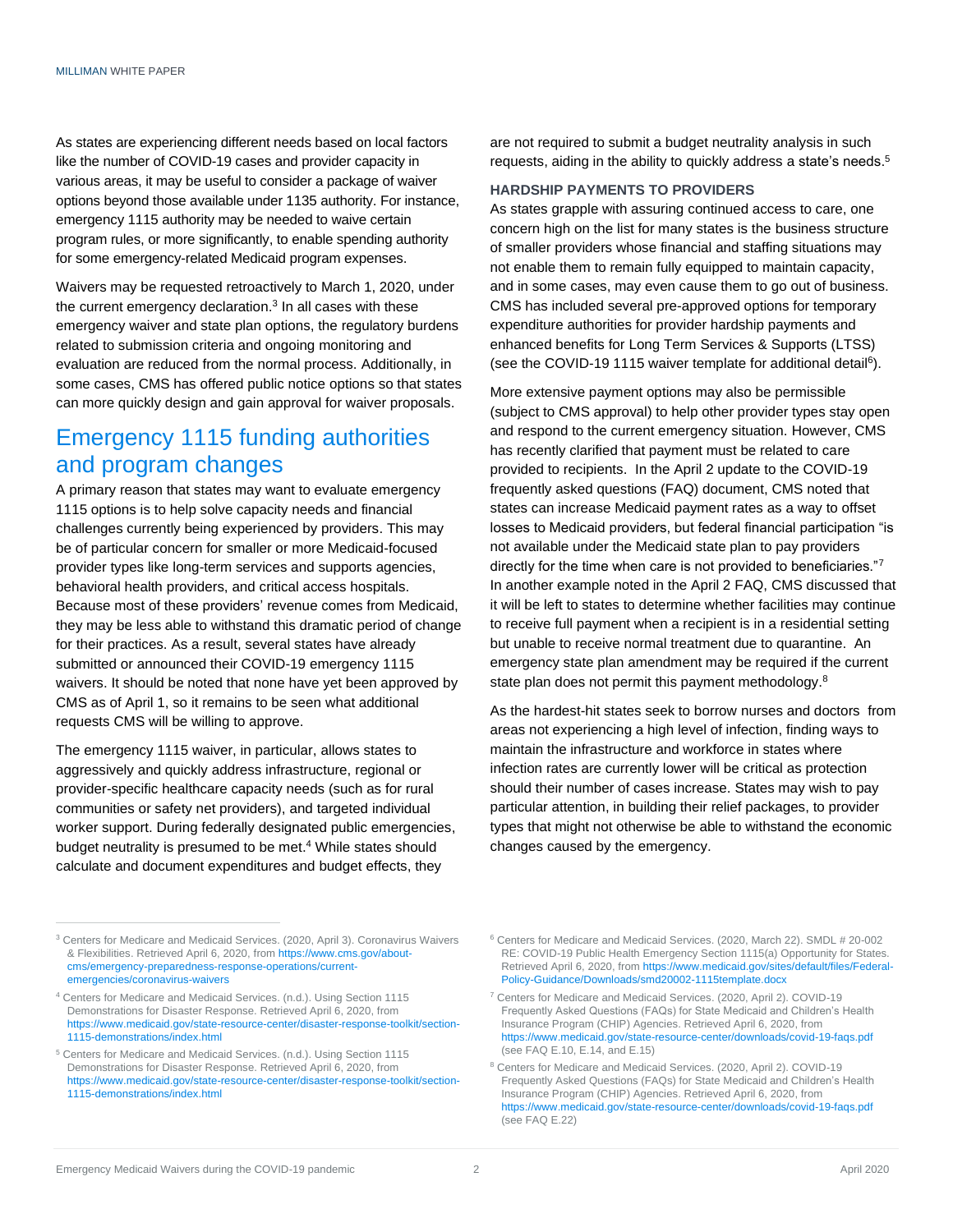#### **EMERGENCY SPENDING THAT MAY HAVE LONGER-TERM BENEFIT**

Another option for states to consider is whether to request emergency 1115 spending authority for infrastructure-related payments or authority to cover new services not normally permitted under Medicaid. While relief payments have been made available through several federal options including the recently passed Coronavirus Aid, Relief, and Economic Security  $(CARES)$  Act  $(S. 3548)^9$ , not all provider types were included in this package. For telehealth and other infrastructure investments that have the long-term ability to bolster providers' ability to respond to this emergency as well as future ones, states should consider whether a critical provider type could benefit from additional assistance under an emergency 1115 waiver.

Using an emergency 1115 waiver in addition to other funding sources (some through different federal agencies such as the Public Health Service for Federally Qualified Health Centers [FQHCs] and Rural Health Clinics [RHCs]) may provide a state an opportunity to transform its rural healthcare system, especially transportation and linkages to tertiary care hospitals in a way not possible without these resources.

#### **EXPANDING COVERAGE DURING AN EMERGENCY**

The recently enacted Families First Coronavirus Response Act (H.R. 6021)<sup>10</sup> outlined options for states to cover COVID-19 related testing and testing-related services (only) for uninsured individuals at a 100% federal financial participation during the emergency period. States also have the option to temporarily expand eligibility for full Medicaid benefits. This can be done broadly under a state plan amendment, but if the state wishes to create a targeted eligibility expansion for individuals affected by the disaster, this can be done under an emergency 1115 waiver. States can also use an emergency 1115 waiver to make temporary adjustments to eligibility verification rules, waive retroactive coverage for applications made under a temporary eligibility period, or put in place 12-month continuous eligibility.

States may also seek emergency 1115 waiver authority to ease the Medicaid enrollment process by designing an expedited application process or permitting hospitals to make presumptive eligibility decisions for demonstration populations. <sup>11</sup> These eligibility-related options may also be of interest to states experiencing a spike in Medicaid applications or whose eligibility staffing levels have been affected during the emergency period.

Additionally, states may use emergency 1115 waivers to make temporary program changes to their existing 1115 waivers or otherwise respond to the emergency using their current waiver programs as the vehicle for response. This may be useful when the changes are specific to emergency needs because amending an existing 1115 waiver would otherwise require a state to adhere to all rules regarding public notice and budget neutrality whereas an emergency 1115 waiver can be approved more rapidly.

#### **ENHANCEMENTS TO COVERED SERVICES**

Unique circumstances during a public health emergency may cause states to consider temporarily adding new covered services to the benefit package. While some benefit changes would not require 1115 waiver authority, examples that may be useful at this time could include enhanced transportation benefits to enable delivery of services to isolated individuals or coverage of home-based services that must normally be rendered in an office or facility setting. While states can use their normal state plan authority to adjust copays (and federal law now prohibits cost sharing on COVID-19 testing), an emergency 1115 waiver could also be used to reduce or eliminate other recipient cost sharing specific to COVID-19 related treatment.

Likewise, a number of states have been searching for ways that Medicaid can more broadly support – and fund – non-medical services, similar to some supplemental benefits permitted in Medicare Advantage plans. During this current emergency, several states have requested Medicaid authority to cover benefits like food and housing, although CMS has not yet publicly determined if these requests will be granted. <sup>12</sup> For example, North Carolina has requested authority to cover housing-related

<sup>&</sup>lt;sup>9</sup> Centers for Medicare and Medicaid Services. (2020, March 28). Trump Administration Provides Financial Relief for Medicare Providers. Retrieved April 6, 2020, fro[m https://www.cms.gov/newsroom/press-releases/trump-administration](https://www.cms.gov/newsroom/press-releases/trump-administration-provides-financial-relief-medicare-providers)[provides-financial-relief-medicare-providers](https://www.cms.gov/newsroom/press-releases/trump-administration-provides-financial-relief-medicare-providers)

<sup>&</sup>lt;sup>10</sup> Centers for Medicare and Medicaid Services. (n.d.). Families First Coronavirus Response Act – Increased FMAP FAQs. Retrieved April 6, 2020, from [https://www.medicaid.gov/state-resource-center/downloads/covid-19-section-](https://www.medicaid.gov/state-resource-center/downloads/covid-19-section-6008-faqs.pdf)[6008-faqs.pdf](https://www.medicaid.gov/state-resource-center/downloads/covid-19-section-6008-faqs.pdf)

<sup>&</sup>lt;sup>11</sup> States must allow hospitals to make presumptive eligibility determinations for parents and caretaker relatives, children, pregnant women, and former foster care children, adults (in states that have adopted the adult group), individuals eligible for family planning services (if covered by the state), and individuals needing treatment for breast or cervical cancer (if covered by the state). Under current authority, states may choose to allow hospital to make PE determinations for individuals who are age 65 or older, blind, disabled, or medically needy.

<sup>&</sup>lt;sup>12</sup> Existing authority to cover home-delivered meals and other social supports already exists in very limited situations for Medicaid, such as under home and community-based waiver programs. The current asks under COVID-19 waivers would appear to offer a more extensive benefit across broader population groups.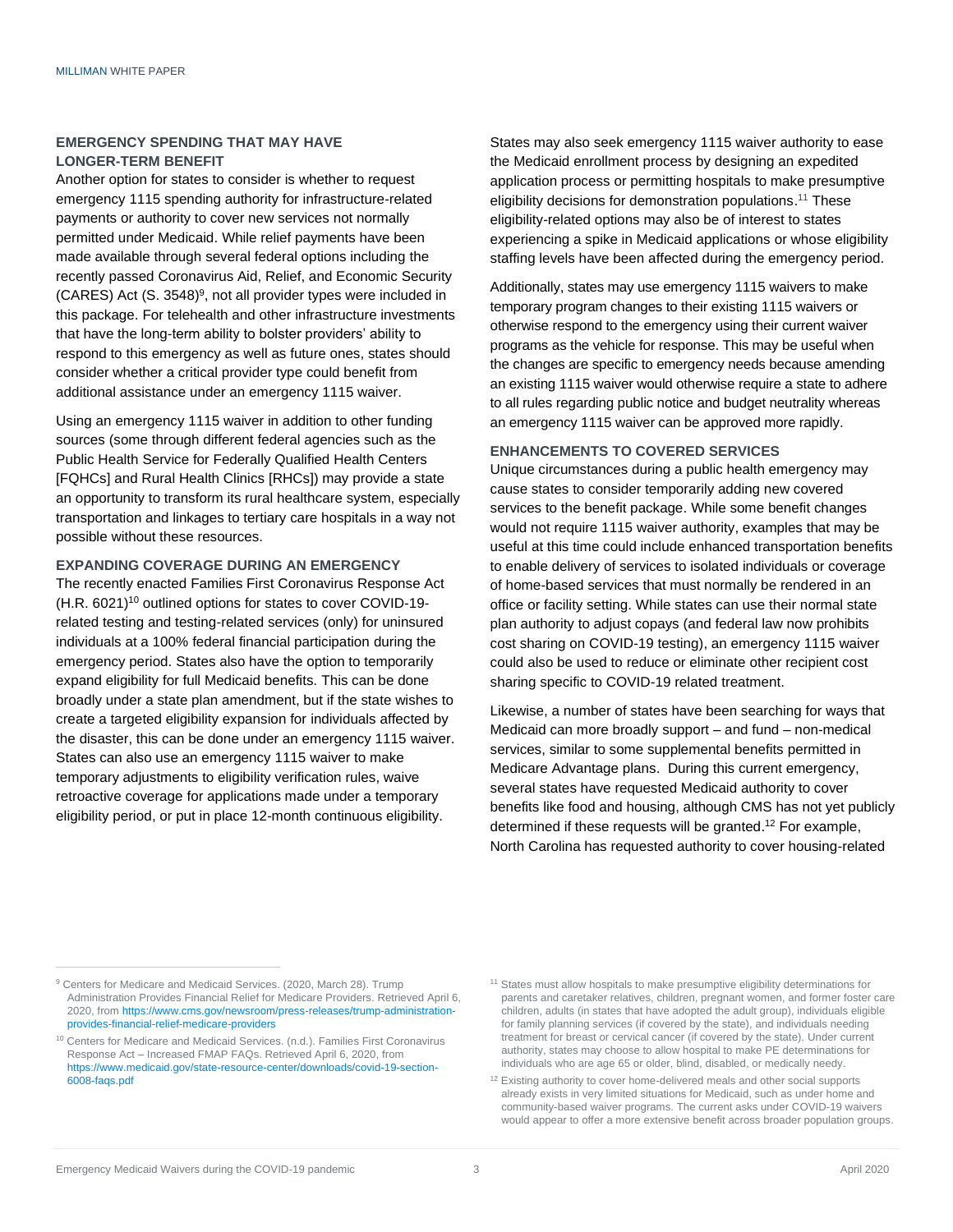services for the homeless and healthy meals to families. Deferring its decision on items requiring 1115 waiver or other authority, CMS noted in granting the 1135 waiver approval that it "continues to work on the additional waiver or modification requests that are not currently reflected in the attached approval [per] NC request" and that some of these requests may require different authorities (e.g., an 1115 waiver).<sup>13</sup>

To the extent approved, these requests by North Carolina (and other states) may provide a useful opportunity for policymakers to study the value of Medicaid covering non-medical services related to social determinants of health in the longer term.

#### **ENHANCED FEDERAL FINANCIAL PARTICIPATION**

Traditional federal financial participation for Medicaid is available for expenditure authorities approved per an emergency waiver. In addition, the Families First Act has now made available an increased rate of federal financial participation (6.2% above the state's normal rate) for states that meet certain criteria.<sup>14</sup> Under this new law, states are eligible for temporarily enhanced Medicaid funding so long as they maintain the following through the end of the public health emergency:

- Eligibility standards that are no more restrictive than those in place as of January 1, 2020 (maintenance of effort requirement)
- Recipient premiums (if applied) that are no higher than those in place as of January 1, 2020
- Waiver of all recipient cost sharing for COVID-19 testing, services, and treatments (including vaccines, specialized equipment, and therapies)
- Continue to cover (and not terminate) Medicaid recipients currently enrolled in the program or who become enrolled during the emergency period, other than voluntarily terminations by the recipient or those who move out of state (continuous coverage requirement)

#### **EXPENDITURE CONSIDERATIONS**

As previously indicated, budget neutrality is presumed to be met for emergency 1115 waivers. Traditional 1115 waivers require significant effort regarding establishing baseline expenditures as well as expenditure projections with and without the 1115 waiver payments and other provisions, and projections of budget neutrality are required in order for the waiver to be approved.

Presuming the budget neutrality requirements are met under an emergency waiver will save significant preparation and approval time and effort as well as allow states more flexibility to design their relief packages. It should be noted, however, that while there will not be a penalty if an emergency 1115 waiver does not actually turn out to be budget neutral, retrospective evaluations of costs and waiver goals must be completed (on a consolidated basis). 15

Each expenditure introduced under an emergency 1115 waiver should be structured in a manner that best matches its goal. For example, targeted improvements to provider infrastructure or training may be best achieved through a fixed payment structure. On the other hand, cash flow assistance for providers realizing significant utilization decreases in non-urgent services may be better structured as a function of employee count or percent of historical revenue.

In examining all options, states will need to keep a critical eye on expenditure levels as they evaluate how to use newly available funds or repurpose existing funds and programs to meet these new needs.

## A broader look at 1135 options

States considering an emergency 1115 waiver have generally pursued an 1135 waiver as well. As of April 3, nearly all states have received approval for 1135 waivers as a first wave of emergency assistance (with more being approved at a rapid pace). <sup>16</sup> CMS has aided quicker submission and approval of these requests by publishing a COVID-19-specific 1135 template that includes a list of "blanket waivers" which do not require individualized approval.

While many states have focused on these blanket waivers offered by CMS, a variety of other 1135 options are available and have been successfully used by states during past emergency declaration periods. However, currently some of these nonblanket waiver ideas may take longer to obtain approval. CMS is working to approve 1135 requests, but has included standard language in its approvals thus far, that it "continues to work on the additional waiver or modification requests that are not currently reflected in the attached approval." 17

<sup>&</sup>lt;sup>13</sup> North Carolina Department of Health and Human Services. (2020, March 17). 5. Retrieved April 6, 2020, fro[m https://files.nc.gov/ncdma/covid-19/NCMedicaid-](https://files.nc.gov/ncdma/covid-19/NCMedicaid-COVID19-CMS-1135-Flexibilities-20200317.pdf)[COVID19-CMS-1135-Flexibilities-20200317.pdf;](https://files.nc.gov/ncdma/covid-19/NCMedicaid-COVID19-CMS-1135-Flexibilities-20200317.pdf) Centers for Medicare and Medicaid Services. (2020, March 23). Section 1135 Waiver Flexibilities - North Carolina Coronavirus Disease 2019. Retrieved April 6, 2020, from [https://www.medicaid.gov/state-resource-center/disaster-response-toolkit/federal](https://www.medicaid.gov/state-resource-center/disaster-response-toolkit/federal-disaster-resources/entry/54036)[disaster-resources/entry/54036](https://www.medicaid.gov/state-resource-center/disaster-response-toolkit/federal-disaster-resources/entry/54036)

<sup>&</sup>lt;sup>14</sup> Centers for Medicare and Medicaid Services. (n.d.). Families First Coronavirus Response Act – Increased FMAP FAQs. Retrieved April 6, 2020, from [https://www.medicaid.gov/state-resource-center/downloads/covid-19-section-](https://www.medicaid.gov/state-resource-center/downloads/covid-19-section-6008-faqs.pdf)[6008-faqs.pdf](https://www.medicaid.gov/state-resource-center/downloads/covid-19-section-6008-faqs.pdf)

<sup>&</sup>lt;sup>15</sup> One year after the end of the demonstration, states will be required to produce an evaluation report showing demonstration implementation data, lessons learned, and best practices that can be applied to future emergency situations.

<sup>&</sup>lt;sup>16</sup> Current 1135 approvals to date can be found here: [https://www.medicaid.gov/state-resource-center/disaster-response-toolkit/federal](https://www.medicaid.gov/state-resource-center/disaster-response-toolkit/federal-disaster-resources/index.html)[disaster-resources/index.html](https://www.medicaid.gov/state-resource-center/disaster-response-toolkit/federal-disaster-resources/index.html)

<sup>&</sup>lt;sup>17</sup> Centers for Medicare and Medicaid Services. (2020, April 1). Section 1135 Waiver Flexibilities - Georgia Coronavirus Disease 2019. Retrieved April 6, 2020, fro[m https://www.medicaid.gov/state-resource-center/disaster-response](https://www.medicaid.gov/state-resource-center/disaster-response-toolkit/federal-disaster-resources/88951)[toolkit/federal-disaster-resources/88951](https://www.medicaid.gov/state-resource-center/disaster-response-toolkit/federal-disaster-resources/88951)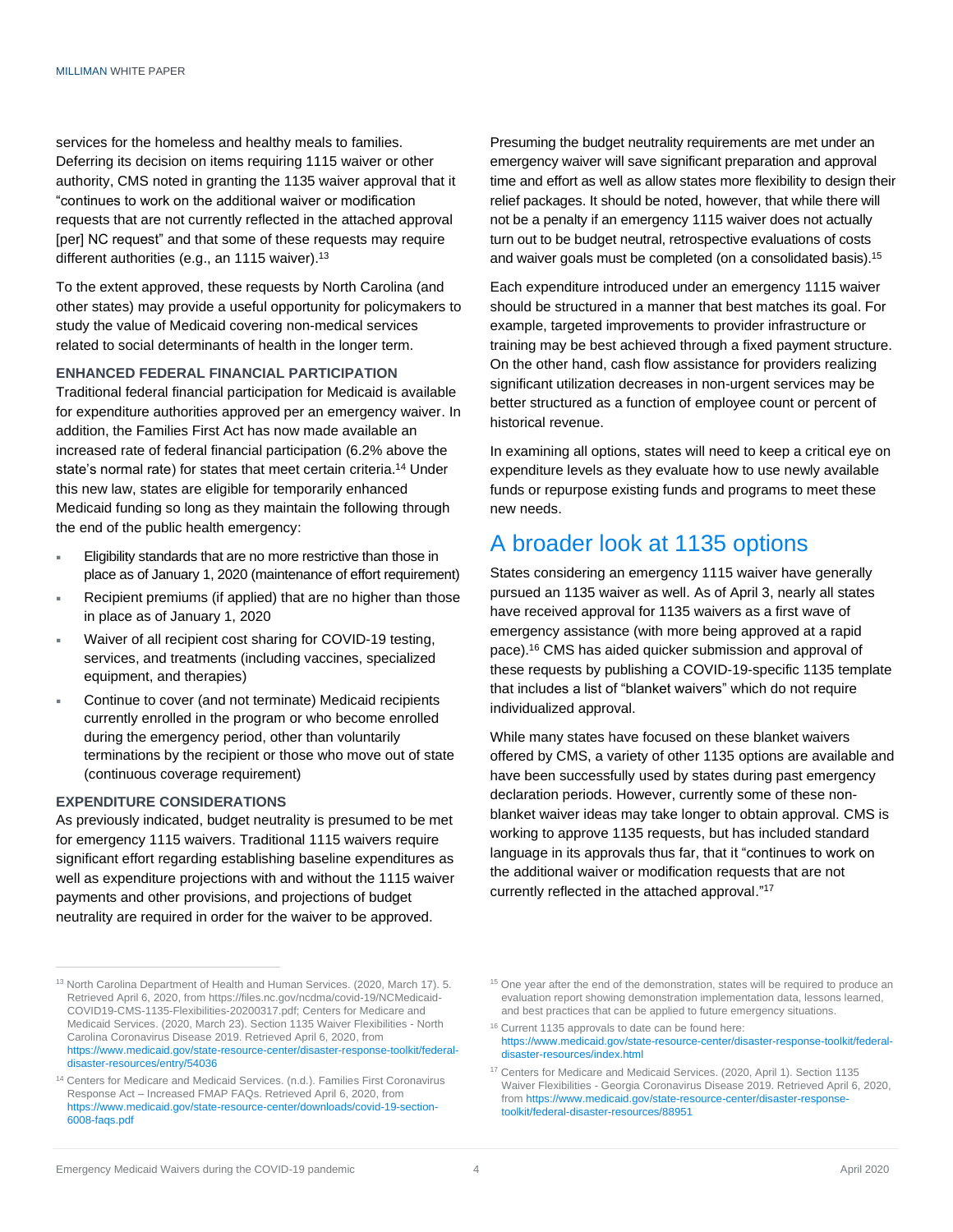In general, 1135 waiver purposes tend to fall into one of three categories: (1) growing capacity of providers, (2) expanding access to services, or (3) easing administrative burdens. These waivers work together to focus on serving more individuals, in an efficient and timely manner, and without the administrative burdens that often limit a provider's capacity or slow the expansion of the provider network during extraordinary times.

Looking at 1135 approvals from past healthcare emergencies as a guide, additional waiver options may include, but are not limited to:

- Temporary suspension of CMS administrative activities and procedures
- Loosened or waived prior authorization requirements
- Suspension of certain screening and enrollment procedures for providers (including use of unlicensed facilities)
- Increased access (through removal of bed limitations, etc.) on Critical Access Hospitals and skilled nursing facilities
- Waiver of CMS requirements for rehab facilities
- Temporary waivers of notice requirements related to the emergency

These options, as well as a variety of other 1135 requests, have been used by states as a complement to mechanisms like enhanced provider payments in order to address past public health emergencies. For example, following Hurricane Florence in 2018, South Carolina requested, and CMS approved, several waivers under the 1135 authority that included temporary waivers for quality reporting, flexibilities for alternative treatment facilities, and allowing out-of-state providers to practice in South Carolina.<sup>18</sup>

## Capitation rate adjustments

During public health emergencies, providers may be required to perform beyond the scope of their usual and customary services. In states that have Medicaid managed care, these changes can also affect for managed care organizations (MCOs). While the Families First Act requires most insurers to cover COVID-19 tests, there has not been a requirement thus far for insurers to cover treatments or procedures related to the virus.

While services related to COVID-19 may result in material utilization and cost increases, other non-emergency and elective procedures are in most cases being placed on hold or cancelled altogether as a result of social distancing mandates as well as increased demand to address the current emergency situation. At the same time, reduced eligibility redetermination and increases in unemployment are factors that may be likely to increase Medicaid rolls with individuals of lower acuity than assumed in capitation rate development.

This fluctuation in the services performed may significantly affect the medical loss ratio and profitability of MCOs. For example, the largest independent physician group in Massachusetts has reported a 75% decrease in utilization since mid-March.<sup>19</sup> Many facilities are reporting that they are furloughing staff due to these types of reductions. These effects are likely to vary substantially by managed care population (elderly and at-risk populations are more likely to have higher net costs, while child populations have a greater chance of experiencing decreased net costs).

Examples of approaches states are considering to help protect the integrity of their managed care contracts and capitation rates include:

- **Minimum medical loss ratio.** Many states require existing remittances to the extent an MCO's medical loss ratio is below the contractual minimum percentage. While this provides a level of financial protection to a state in the event COVID-19 results in lower net costs to the Medicaid program, it does not protect MCO financial results if net costs are higher.
- **Risk corridor.** A risk corridor arrangement would allow for retrospective payments or recoupments in the event that program financial results vary significantly from those expected during rate development. Risk corridors provide two-sided financial risk mitigation, often with tighter limits than minimum medical loss ratios. Such mechanisms are relatively common in managed care programs where there is significant cost uncertainty (such as the first year of coverage for the Affordable Care Act expansion population).
- **Mandated sub-capitation payments.** Some states are considering requiring MCOs make sub-capitation payments based on historical payments for certain providers or hospitals that are realizing revenue strain because of the emergency. Sub-capitated payments could also be retrospectively cost settled against actual services rendered. However, such arrangements may be administratively difficult to calculate and administer, and arrangements that are not cost settled would require the completion and approval of a directed payment preprint.

An evaluation of a state's current managed care program structure and expected financial outcomes can help inform which of the above options might present the best risk mitigation strategy.

<sup>&</sup>lt;sup>18</sup> Centers for Medicare and Medicaid Services. (2018, September 17). CMS Response to South Carolina's Hurricane Florence Waiver Requests. Retrieved April 6, 2020, fro[m https://www.medicaid.gov/state-resource-center/disaster](https://www.medicaid.gov/state-resource-center/disaster-response-toolkit/federal-disaster-resources/entry/49380)[response-toolkit/federal-disaster-resources/entry/49380](https://www.medicaid.gov/state-resource-center/disaster-response-toolkit/federal-disaster-resources/entry/49380)

<sup>19</sup> Bebinger, M. (2020, April 2). COVID-19 Hits Some Health Care Workers With Pay Cuts And Layoffs. NPR. Retrieved April 6, 2020, from [https://www.npr.org/sections/health-shots/2020/04/02/826232423/covid-19-hits](https://www.npr.org/sections/health-shots/2020/04/02/826232423/covid-19-hits-some-health-care-workers-with-pay-cuts-and-layoffs)[some-health-care-workers-with-pay-cuts-and-layoffs](https://www.npr.org/sections/health-shots/2020/04/02/826232423/covid-19-hits-some-health-care-workers-with-pay-cuts-and-layoffs)